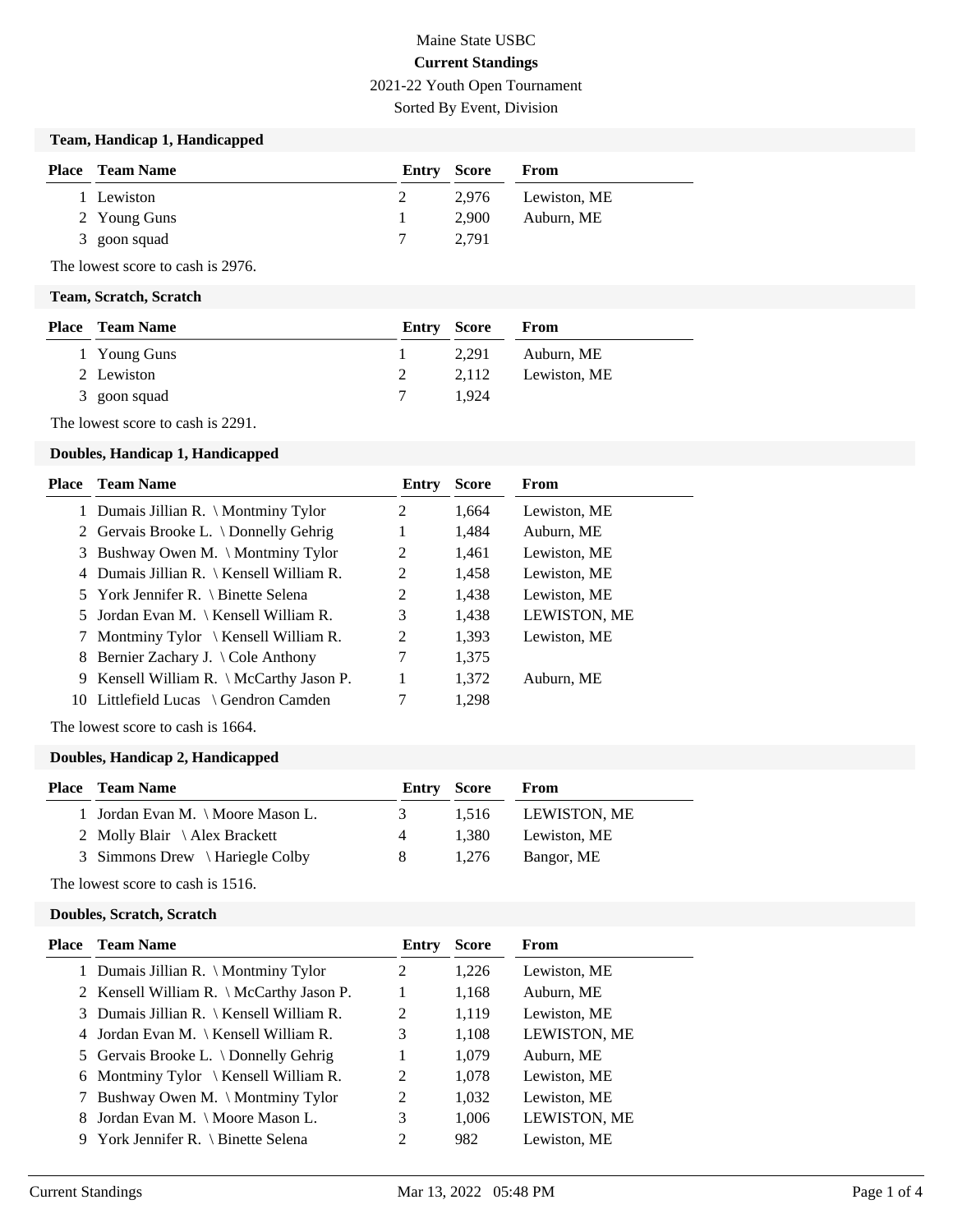## Maine State USBC **Current Standings** 2021-22 Youth Open Tournament

Sorted By Event, Division

## **Doubles, Scratch, Scratch**

| <b>Place</b> Team Name                         | <b>Entry Score</b> |     | From         |
|------------------------------------------------|--------------------|-----|--------------|
| 10 Bernier Zachary J. $\setminus$ Cole Anthony |                    | 949 |              |
| 11 Littlefield Lucas \ Gendron Camden          |                    | 857 |              |
| 12 Simmons Drew \ Hariegle Colby               | 8                  | 667 | Bangor, ME   |
| 13 Molly Blair $\lambda$ Alex Brackett         | 4                  | 318 | Lewiston, ME |

The lowest score to cash is 1168.

#### **Singles, Handicap 1, Handicapped**

| <b>Place</b> | <b>Team Name</b>      | Entry | <b>Score</b> | <b>From</b>  |
|--------------|-----------------------|-------|--------------|--------------|
|              | Donnelly Gehrig       | 1     | 805          | Auburn, ME   |
|              | 2 Montminy Tylor      | 2     | 797          | Lewiston, ME |
| 3            | Dumais Jillian R.     | 2     | 795          | Lewiston, ME |
| 4            | McCarthy Jason P.     | 1     | 756          | Auburn, ME   |
| 5            | Bushway Owen M.       | 2     | 751          | Lewiston, ME |
| 6            | York Jennifer R.      | 2     | 728          | Lewiston, ME |
|              | Bernier Zachary J.    | 7     | 726          |              |
| 8            | Cole Anthony          | 7     | 718          |              |
| 8            | Gendron Camden        | 7     | 718          |              |
| 10.          | Jordan Evan M.        | 3     | 701          | LEWISTON, ME |
| 11           | Gervais Brooke L.     | 1     | 680          | Auburn, ME   |
|              | 12 Kensell William R. | 1     | 650          | Auburn, ME   |

The lowest score to cash is 797.

### **Singles, Handicap 2, Handicapped**

|   | <b>Place</b> Team Name | Entry | <b>Score</b> | From         |
|---|------------------------|-------|--------------|--------------|
|   | 1 Littlefield Lucas    | 7     | 775          |              |
|   | 2 Binette Selena       | 2     | 747          | Lewiston, ME |
|   | 3 Palmer Madelynn      | 5     | 740          | Auburn, ME   |
|   | 4 Hariegle Colby       | 8     | 711          | Bangor, ME   |
|   | 5 Molly Blair          | 4     | 694          | Lewiston, ME |
| 6 | Wagg Catherine L.      | 3     | 654          | LEWISTON, ME |
|   | Robinson Colin M.      | 6     | 630          | Windham, ME  |
|   | Simmons Drew           | 8     | 611          | Bangor, ME   |

The lowest score to cash is 775.

#### **Singles, Scratch Boys, Scratch**

|    | <b>Place</b> Team Name | Entry | <b>Score</b> | From         |
|----|------------------------|-------|--------------|--------------|
|    | McCarthy Jason P.      | L     | 660          | Auburn, ME   |
|    | 2 Donnelly Gehrig      | 1     | 631          | Auburn, ME   |
|    | 3 Montminy Tylor       | 2     | 590          | Lewiston, ME |
|    | 4 Kensell William R.   |       | 542          | Auburn, ME   |
| 5. | Gendron Camden         | 7     | 538          |              |
| 6  | Bushway Owen M.        | 2     | 529          | Lewiston, ME |
|    | Littlefield Lucas      | 7     | 514          |              |
| 8  | Bernier Zachary J.     | 7     | 510          |              |
| 9  | Cole Anthony           | 7     | 508          |              |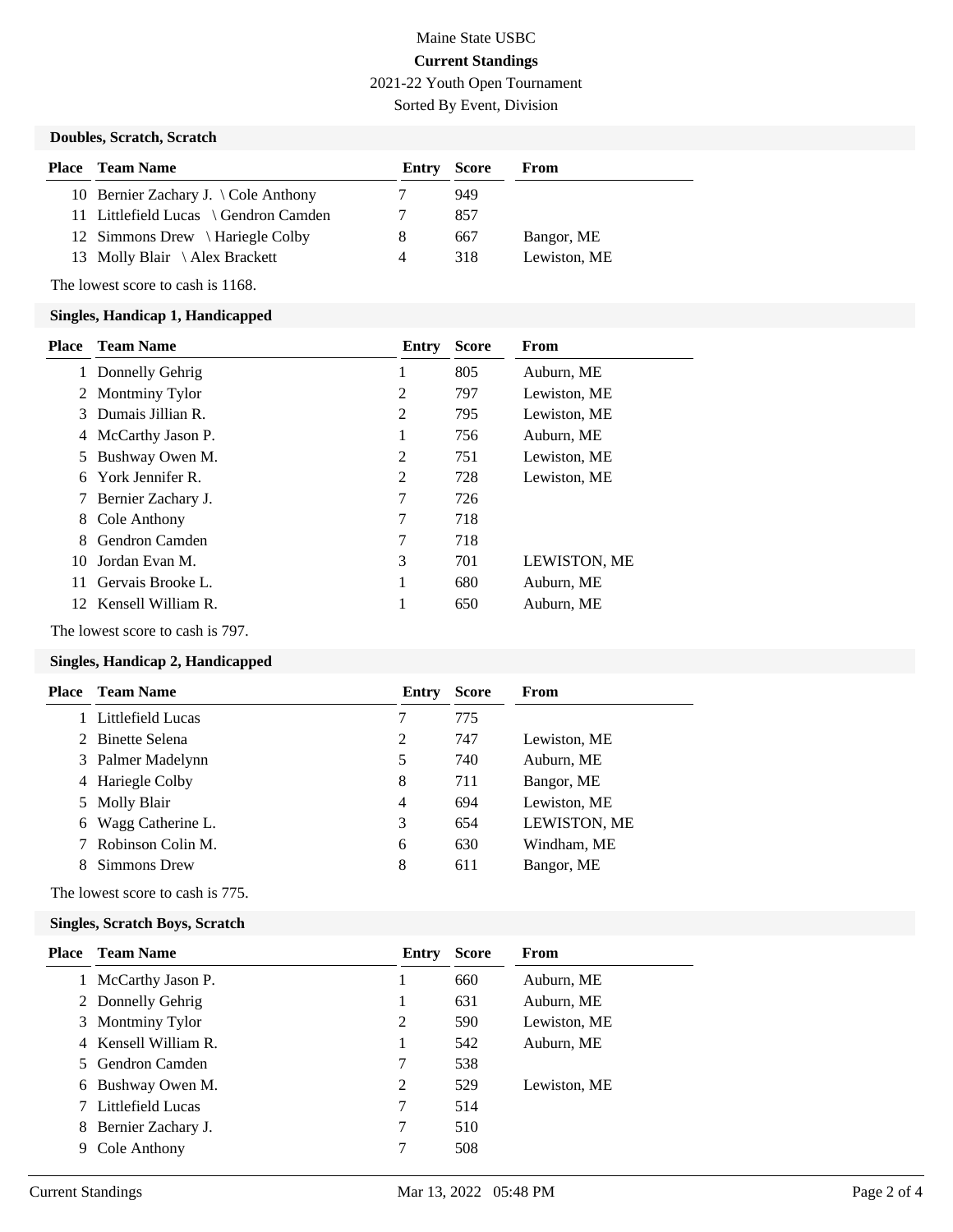# Maine State USBC **Current Standings**

2021-22 Youth Open Tournament

Sorted By Event, Division

### **Singles, Scratch Boys, Scratch**

| Place | Team Name            | <b>Entry Score</b> |     | From                |
|-------|----------------------|--------------------|-----|---------------------|
|       | 10 Jordan Evan M.    | 3                  | 479 | <b>LEWISTON, ME</b> |
|       | 11 Hariegle Colby    | 8                  | 393 | Bangor, ME          |
|       | 12 Robinson Colin M. | <sub>6</sub>       | 384 | Windham, ME         |
| 13.   | Simmons Drew         | 8                  | 320 | Bangor, ME          |

The lowest score to cash is 631.

#### **Singles, Scratch Girls, Scratch**

| Place | <b>Team Name</b>    | Entry | <b>Score</b> | From         |
|-------|---------------------|-------|--------------|--------------|
|       | 1 Dumais Jillian R. | 2     | 564          | Lewiston, ME |
|       | 2 York Jennifer R.  | 2     | 524          | Lewiston, ME |
|       | 3 Binette Selena    | 2     | 495          | Lewiston, ME |
|       | 4 Gervais Brooke L. |       | 449          | Auburn, ME   |
|       | 5 Palmer Madelynn   | 5     | 353          | Auburn, ME   |
| 6     | Wagg Catherine L.   | 3     | 297          | LEWISTON, ME |
|       | Molly Blair         | 4     | 181          | Lewiston, ME |

The lowest score to cash is 564.

#### **All Events, Handicap 1, Handicapped**

| Place | <b>Team Name</b>     | Entry          | <b>Score</b> | <b>From</b>         |
|-------|----------------------|----------------|--------------|---------------------|
|       | Montminy Tylor       | 2              | 2,439        | Lewiston, ME        |
|       | 2 Dumais Jillian R.  | 2              | 2,348        | Lewiston, ME        |
|       | 3 Donnelly Gehrig    | 1              | 2,347        | Auburn, ME          |
|       | Jordan Evan M.       | 3              | 2,337        | <b>LEWISTON, ME</b> |
|       | 5 Bernier Zachary J. | 7              | 2,245        |                     |
| 6     | McCarthy Jason P.    | 1              | 2,176        | Auburn, ME          |
|       | Kensell William R.   | 1              | 2,086        | Auburn, ME          |
| 8     | Cole Anthony         | 7              | 2,061        |                     |
| 9     | York Jennifer R.     | $\overline{2}$ | 2,054        | Lewiston, ME        |
|       | 10 Gervais Brooke L. |                | 2,038        | Auburn, ME          |
|       | Gendron Camden       |                | 1.804        |                     |

The lowest score to cash is 2439.

## **All Events, Handicap 2, Handicapped**

| Place                                    | Team Name                         | Entry | <b>Score</b> | From       |  |  |  |  |
|------------------------------------------|-----------------------------------|-------|--------------|------------|--|--|--|--|
|                                          | Littlefield Lucas                 |       | 2,291        |            |  |  |  |  |
|                                          | The lowest score to cash is 2291. |       |              |            |  |  |  |  |
| <b>All Events, Scratch Boys, Scratch</b> |                                   |       |              |            |  |  |  |  |
| Place                                    | Team Name                         | Entry | Score        | From       |  |  |  |  |
|                                          | McCarthy Jason P.                 |       | 1,888        | Auburn, ME |  |  |  |  |
|                                          | 2 Donnelly Gehrig                 |       | 1.825        | Auburn, ME |  |  |  |  |